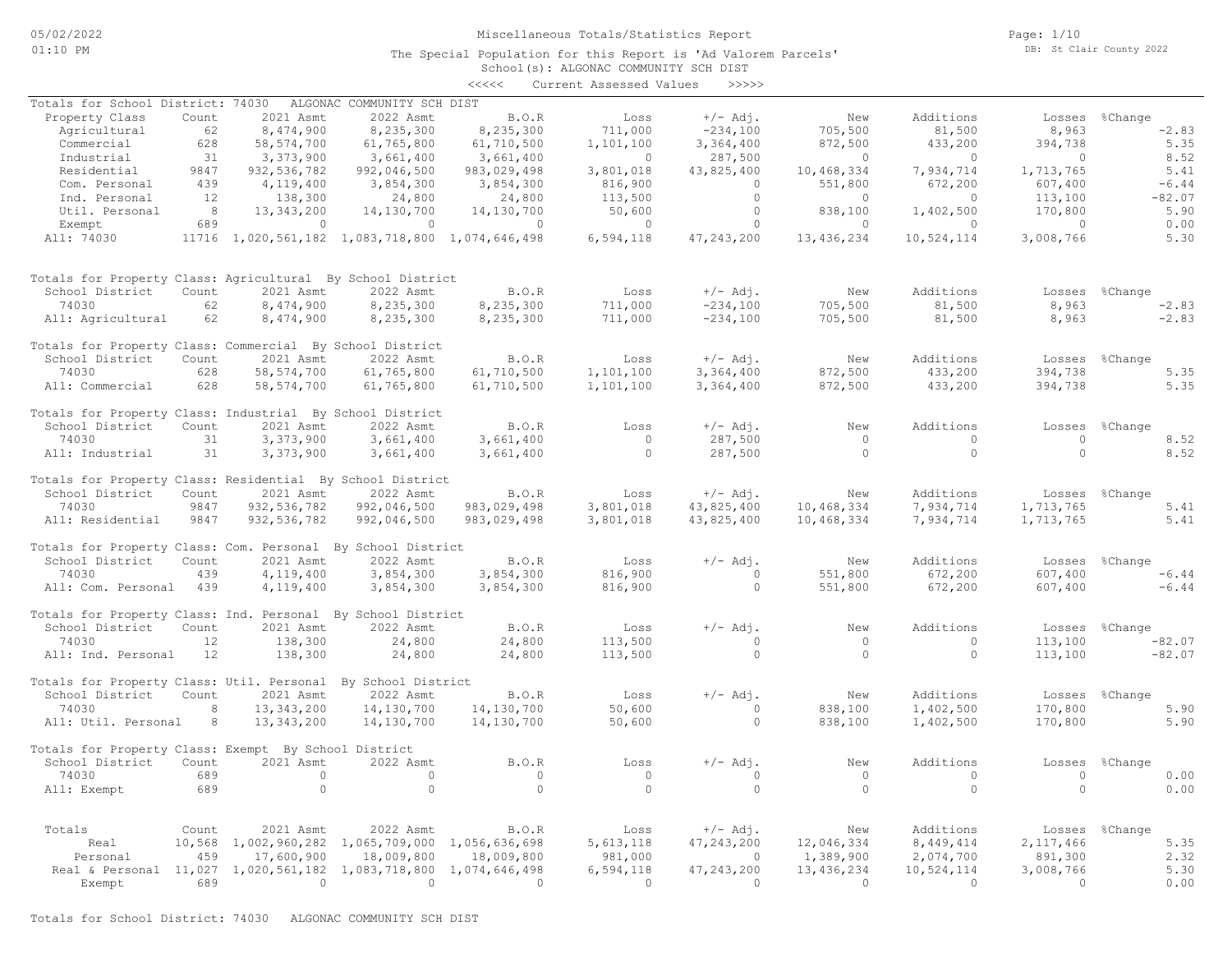#### School(s): ALGONAC COMMUNITY SCH DIST The Special Population for this Report is 'Ad Valorem Parcels'

| くくくくく | S.E.V., Taxable and Capped Values |  | >>>>>> |
|-------|-----------------------------------|--|--------|

| Property Class                                              | Count  | 2021 SEV                    | Fin SEV                                         | 2022 SEV                    | 2021 Tax                  | Fin Tax                   | 2022 Tax                  | BOR Tax                   | 2022 Cap                  | 2022 MCAP                 |
|-------------------------------------------------------------|--------|-----------------------------|-------------------------------------------------|-----------------------------|---------------------------|---------------------------|---------------------------|---------------------------|---------------------------|---------------------------|
| Agricultural                                                | 62     | 8,474,900                   | 8,474,900                                       | 8,235,300                   | 6,445,573                 | 5,956,056                 | 6,130,095                 | 6,130,095                 | 6,138,012                 | 6,138,012                 |
| Commercial                                                  | 628    | 58, 574, 700                | 58, 574, 700                                    | 61,710,500                  | 44,681,295                | 44,681,295                | 46,770,229                | 46,744,740                | 46, 170, 138              | 46, 167, 841              |
| Industrial                                                  | 31     | 3,373,900                   | 3,373,900                                       | 3,661,400                   | 2,703,689                 | 2,703,689                 | 2,840,274                 | 2,840,274                 | 2,792,899                 | 2,792,899                 |
| Residential                                                 | 9847   | 932, 536, 782               | 931, 328, 326                                   | 983,029,498                 | 654,718,242               | 653,828,244               | 704,262,667               | 698, 371, 037             | 688,409,769               | 682,982,807               |
| Com. Personal                                               | 439    | 4,119,400                   | 4,104,200                                       | 3,854,300                   | 4,119,400                 | 4,104,200                 | 3,854,300                 | 3,854,300                 | 3,854,300                 | 3,854,300                 |
| Ind. Personal                                               | 12     | 138,300                     | 68,100                                          | 24,800                      | 138,300                   | 68,100                    | 24,800                    | 24,800                    | 24,800                    | 24,800                    |
| Util. Personal                                              | 8      | 13, 343, 200                | 13, 343, 200                                    | 14,130,700                  | 13, 343, 200              | 13, 343, 200              | 14,130,700                | 14,130,700                | 14,130,700                | 14,130,700                |
| Exempt                                                      | 689    | $\circ$                     | $\circ$                                         | $\circ$                     | $\circ$                   | $\circ$                   | $\circ$                   | $\circ$                   | $\circ$                   | $\circ$                   |
| All: 74030                                                  |        |                             | 11716 1,020,561,182 1,019,267,326 1,074,646,498 |                             | 726,149,699               | 724,684,784               | 778,013,065               | 772,095,946               | 761,520,618               | 756,091,359               |
| Totals for Property Class: Agricultural By School District  |        |                             |                                                 |                             |                           |                           |                           |                           |                           |                           |
| School District                                             | Count  | 2021 SEV                    | Fin SEV                                         | 2022 SEV                    | 2021 Tax                  | Fin Tax                   | 2022 Tax                  | BOR Tax                   | 2022 Cap                  | 2022 MCAP                 |
| 74030                                                       | 62     | 8,474,900                   | 8,474,900                                       | 8,235,300                   | 6,445,573                 | 5,956,056                 | 6,130,095                 | 6,130,095                 | 6,138,012                 | 6,138,012                 |
| All: Agricultural                                           | 62     | 8,474,900                   | 8,474,900                                       | 8,235,300                   | 6, 445, 573               | 5,956,056                 | 6,130,095                 | 6,130,095                 | 6,138,012                 | 6,138,012                 |
| Totals for Property Class: Commercial By School District    |        |                             |                                                 |                             |                           |                           |                           |                           |                           |                           |
| School District                                             | Count  | 2021 SEV                    | Fin SEV                                         | 2022 SEV                    | 2021 Tax                  | Fin Tax                   | 2022 Tax                  | BOR Tax                   | 2022 Cap                  | 2022 MCAP                 |
| 74030                                                       | 628    | 58, 574, 700                | 58, 574, 700                                    | 61,710,500                  | 44,681,295                | 44,681,295                | 46,770,229                | 46,744,740                | 46,170,138                | 46,167,841                |
| All: Commercial                                             | 628    | 58, 574, 700                | 58, 574, 700                                    | 61,710,500                  | 44,681,295                | 44,681,295                | 46,770,229                | 46,744,740                | 46,170,138                | 46, 167, 841              |
| Totals for Property Class: Industrial By School District    |        |                             |                                                 |                             |                           |                           |                           |                           |                           |                           |
| School District                                             | Count  | 2021 SEV                    | Fin SEV                                         | 2022 SEV                    | 2021 Tax                  | Fin Tax                   | 2022 Tax                  | BOR Tax                   | 2022 Cap                  | 2022 MCAP                 |
| 74030                                                       | 31     | 3,373,900                   | 3,373,900                                       | 3,661,400                   | 2,703,689                 | 2,703,689                 | 2,840,274                 | 2,840,274                 | 2,792,899                 | 2,792,899                 |
| All: Industrial                                             | 31     | 3,373,900                   | 3,373,900                                       | 3,661,400                   | 2,703,689                 | 2,703,689                 | 2,840,274                 | 2,840,274                 | 2,792,899                 | 2,792,899                 |
| Totals for Property Class: Residential By School District   |        |                             |                                                 |                             |                           |                           |                           |                           |                           |                           |
| School District                                             | Count  | 2021 SEV                    | Fin SEV                                         | 2022 SEV                    | 2021 Tax                  | Fin Tax                   | 2022 Tax                  | BOR Tax                   | 2022 Cap                  | 2022 MCAP                 |
| 74030                                                       | 9847   | 932, 536, 782               | 931, 328, 326                                   | 983,029,498                 | 654,718,242               | 653,828,244               | 704,262,667               | 698, 371, 037             | 688, 409, 769             | 682,982,807               |
| All: Residential                                            | 9847   | 932, 536, 782               | 931, 328, 326                                   | 983,029,498                 | 654,718,242               | 653,828,244               | 704,262,667               | 698, 371, 037             | 688,409,769               | 682,982,807               |
| Totals for Property Class: Com. Personal By School District |        |                             |                                                 |                             |                           |                           |                           |                           |                           |                           |
| School District                                             | Count  | 2021 SEV                    | Fin SEV                                         | 2022 SEV                    | 2021 Tax                  | Fin Tax                   | 2022 Tax                  | BOR Tax                   | 2022 Cap                  | 2022 MCAP                 |
| 74030                                                       | 439    | 4,119,400                   | 4,104,200                                       | 3,854,300                   | 4,119,400                 | 4,104,200                 | 3,854,300                 | 3,854,300                 | 3,854,300                 | 3,854,300                 |
| All: Com. Personal                                          | 439    | 4,119,400                   | 4,104,200                                       | 3,854,300                   | 4,119,400                 | 4,104,200                 | 3,854,300                 | 3,854,300                 | 3,854,300                 | 3,854,300                 |
| Totals for Property Class: Ind. Personal By School District |        |                             |                                                 |                             |                           |                           |                           |                           |                           |                           |
| School District                                             | Count  | 2021 SEV                    | Fin SEV                                         | 2022 SEV                    | 2021 Tax                  | Fin Tax                   | 2022 Tax                  | BOR Tax                   | 2022 Cap                  | 2022 MCAP                 |
| 74030                                                       | 12     | 138,300                     | 68,100                                          | 24,800                      | 138,300                   | 68,100                    | 24,800                    | 24,800                    | 24,800                    | 24,800                    |
| All: Ind. Personal                                          | 12     | 138,300                     | 68,100                                          | 24,800                      | 138,300                   | 68,100                    | 24,800                    | 24,800                    | 24,800                    | 24,800                    |
| Totals for Property Class: Util. Personal                   |        |                             | By School District                              |                             |                           |                           |                           |                           |                           |                           |
| School District                                             | Count  | 2021 SEV                    | Fin SEV                                         | 2022 SEV                    | 2021 Tax                  | Fin Tax                   | 2022 Tax                  | BOR Tax                   | 2022 Cap                  | 2022 MCAP                 |
| 74030                                                       | 8      | 13, 343, 200                | 13,343,200                                      | 14,130,700                  | 13, 343, 200              | 13, 343, 200              | 14,130,700                | 14,130,700                | 14,130,700                | 14,130,700                |
| All: Util. Personal                                         | 8      | 13,343,200                  | 13,343,200                                      | 14,130,700                  | 13, 343, 200              | 13, 343, 200              | 14,130,700                | 14,130,700                | 14,130,700                | 14,130,700                |
| Totals for Property Class: Exempt By School District        |        |                             |                                                 |                             |                           |                           |                           |                           |                           |                           |
| School District                                             | Count  | 2021 SEV                    | Fin SEV                                         | 2022 SEV                    | 2021 Tax                  | Fin Tax                   | 2022 Tax                  | BOR Tax                   | 2022 Cap                  | 2022 MCAP                 |
| 74030                                                       | 689    | $\circ$                     | $\Omega$                                        | $\circ$                     | $\circ$                   | $\circ$                   | $\circ$                   | $\circ$                   | $\Omega$                  | $\circ$                   |
| All: Exempt                                                 | 689    | $\circ$                     | $\circ$                                         | $\circ$                     | $\circ$                   | $\circ$                   | $\circ$                   | $\circ$                   | $\Omega$                  | $\circ$                   |
|                                                             |        |                             |                                                 |                             |                           |                           |                           |                           |                           |                           |
| Totals                                                      | Count  | 2021 SEV                    | Fin SEV                                         | 2022 SEV                    | 2021 Tax                  | Fin Tax                   | 2022 Tax                  | BOR Tax                   | 2022 Cap                  | 2022 MCAP                 |
| Real                                                        | 10,568 | 1,002,960,282               | 1,001,751,826                                   | 1,056,636,698               | 708,548,799               | 707,169,284               | 760,003,265               | 754,086,146<br>18,009,800 | 743,510,818<br>18,009,800 | 738,081,559<br>18,009,800 |
| Personal<br>Real & Personal 11,027                          | 459    | 17,600,900<br>1,020,561,182 | 17,515,500<br>1,019,267,326                     | 18,009,800<br>1,074,646,498 | 17,600,900<br>726,149,699 | 17,515,500<br>724,684,784 | 18,009,800<br>778,013,065 | 772,095,946               | 761,520,618               | 756,091,359               |
| Exempt                                                      | 689    | $\circ$                     | $\circ$                                         | $\circ$                     | $\overline{0}$            | $\circ$                   | $\circ$                   | $\circ$                   | $\overline{0}$            | $\circ$                   |
|                                                             |        |                             |                                                 |                             |                           |                           |                           |                           |                           |                           |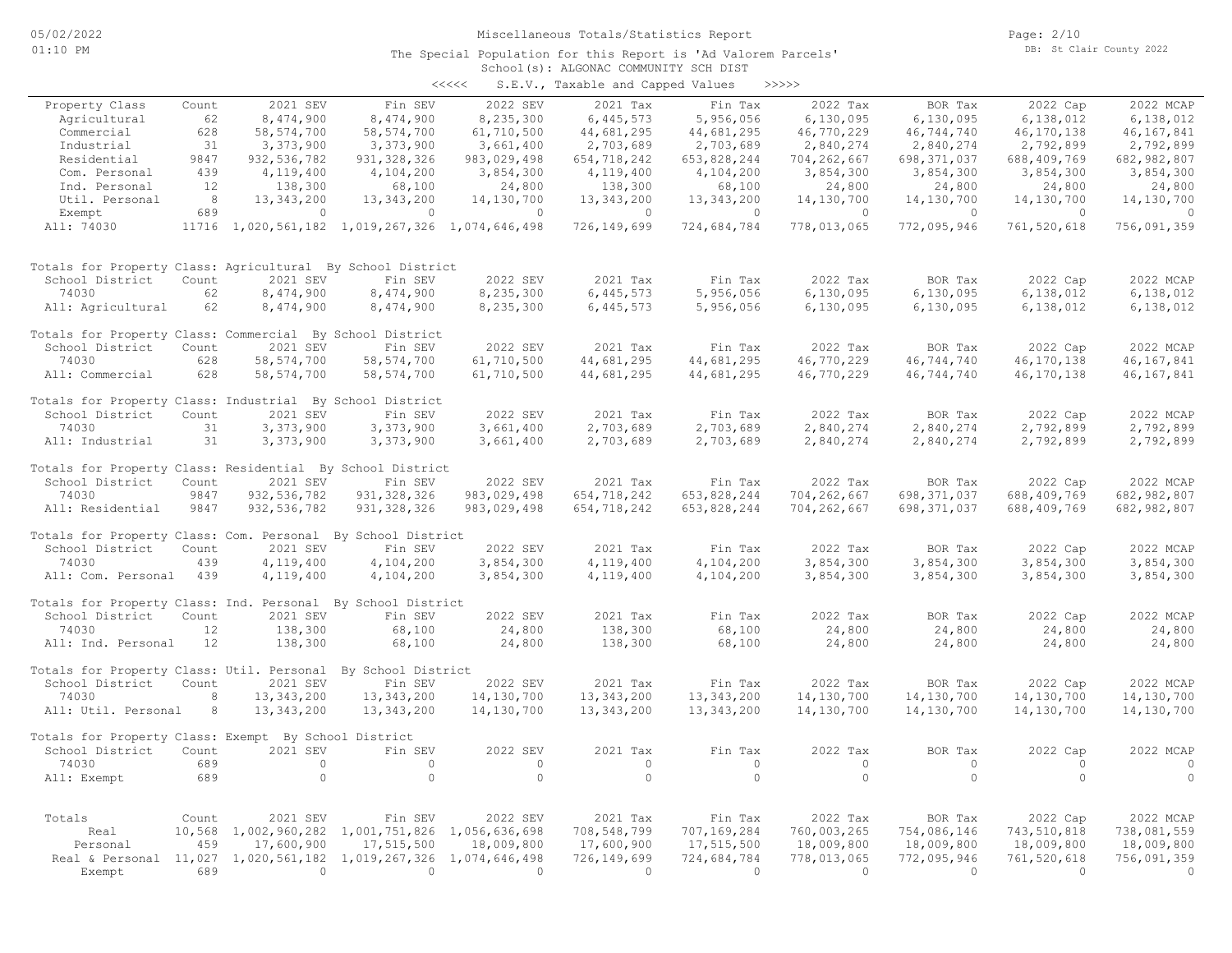The Special Population for this Report is 'Ad Valorem Parcels'

Page: 3/10 DB: St Clair County 2022

### School(s): ALGONAC COMMUNITY SCH DIST <<<<< PRE/MBT Percentage Times S.E.V. >>>>>

| Totals for School District: 74030                            |                |                | ALGONAC COMMUNITY SCH DIST |                |                |                |                    |                |                                  |
|--------------------------------------------------------------|----------------|----------------|----------------------------|----------------|----------------|----------------|--------------------|----------------|----------------------------------|
| Property Class                                               | Count          | 2021 ORIG      | 2021 ORIG                  | Final PRE      | Final          | W/O Winter     | W/O Winter         | 2022 ORIG      | 2022 ORIG                        |
|                                                              |                | PRE            | Non-PRE                    |                | Non-PRE        | PRE            | Non-PRE            | PRE            | Non-PRE                          |
| Agricultural                                                 | 60             | 7,485,207      | 989,693                    | 8,321,407      | 153,493        | 8,321,407      | 153,493            | 8,060,280      | 175,020                          |
| Commercial                                                   | 12             | 867,923        | 57,706,777                 | 867,923        | 57,706,777     | 867,923        | 57,706,777         | 896,050        | 60,814,450                       |
| Industrial                                                   | $\overline{0}$ | $\overline{0}$ | 3,373,900                  | $\sim$ 0       | 3,373,900      | $\overline{0}$ | 3,373,900          | $\overline{0}$ | 3,661,400                        |
| Residential                                                  | 6074           | 669,016,741    | 263,520,041                | 664,047,045    | 267, 281, 281  | 663, 368, 345  | 267,959,981        | 702,768,660    | 280, 260, 838                    |
| Com. Personal                                                | 439            | 4,119,400      | $\overline{0}$             | 4,104,200      | $\overline{0}$ | 4,104,200      | $\overline{0}$     | 3,854,300      | $\overline{0}$                   |
| Ind. Personal                                                | 12             | 138,300        | $\overline{0}$             | 68,100         | $\overline{0}$ | 68,100         | $\circ$            | 24,800         | $\overline{0}$                   |
| Util. Personal                                               | $\overline{0}$ | $\circ$        | 13, 343, 200               | $\sim$ 0       | 13,343,200     | $\overline{0}$ | 13, 343, 200       | $\overline{0}$ | 14,130,700                       |
| Exempt                                                       | 8              | $\circ$        | $\overline{0}$             | $\circ$        | $\sim$ 0       | $\circ$        | $\overline{0}$     | $\overline{0}$ | $\sim$ 0                         |
| All: 74030                                                   | 6,605          | 681, 627, 571  | 338, 933, 611              | 677,408,675    | 341,858,651    | 676,729,975    | 342, 537, 351      | 715,604,090    | 359,042,408                      |
| Totals for Property Class: Agricultural By School District   |                |                |                            |                |                |                |                    |                |                                  |
| School District                                              | Count          | 2021 ORIG      | 2021 ORIG                  | Final PRE      | Final          | W/O Winter     | W/O Winter         | 2022 ORIG      | 2022 ORIG                        |
|                                                              |                | PRE            | Non-PRE                    |                | Non-PRE        | PRE            | Non-PRE            | PRE            | Non-PRE                          |
| 74030                                                        | 60             | 7,485,207      | 989,693                    | 8,321,407      | 153,493        | 8,321,407      | 153,493            | 8,060,280      | 175,020                          |
| All: Agricultural                                            | 60             | 7,485,207      | 989,693                    | 8,321,407      | 153,493        | 8,321,407      | 153,493            | 8,060,280      | 175,020                          |
| Totals for Property Class: Commercial By School District     |                |                |                            |                |                |                |                    |                |                                  |
| School District                                              | Count          | 2021 ORIG      | 2021 ORIG                  | Final PRE      | Final          | W/O Winter     | W/O Winter         | 2022 ORIG      | 2022 ORIG                        |
|                                                              |                | PRE            | Non-PRE                    |                | Non-PRE        | PRE            | Non-PRE            | PRE            | Non-PRE                          |
| 74030                                                        | 12             | 867,923        | 57,706,777                 | 867,923        | 57,706,777     | 867,923        | 57,706,777         | 896,050        | 60,814,450                       |
| All: Commercial                                              | 12             | 867,923        | 57,706,777                 | 867,923        | 57,706,777     | 867,923        | 57,706,777         | 896,050        | 60,814,450                       |
| Totals for Property Class: Industrial By School District     |                |                |                            |                |                |                |                    |                |                                  |
| School District                                              | Count          | 2021 ORIG      | 2021 ORIG                  | Final PRE      | Final          | W/O Winter     | W/O Winter         | 2022 ORIG      | 2022 ORIG                        |
|                                                              |                | PRE            | Non-PRE                    |                | Non-PRE        | PRE            | Non-PRE            | PRE            | Non-PRE                          |
| 74030                                                        | $\circ$        | $\overline{0}$ | 3,373,900                  | $\overline{0}$ | 3,373,900      | $\overline{0}$ | 3,373,900          | $\overline{0}$ | 3,661,400                        |
| All: Industrial                                              | $\circ$        | $\circ$        | 3,373,900                  | $\overline{0}$ | 3,373,900      | $\overline{0}$ | 3,373,900          | $\overline{0}$ | 3,661,400                        |
|                                                              |                |                |                            |                |                |                |                    |                |                                  |
| Totals for Property Class: Residential By School District    |                |                |                            |                |                |                |                    |                |                                  |
| School District                                              | Count          | 2021 ORIG      | 2021 ORIG                  | Final PRE      | Final          | W/O Winter     | W/O Winter         | 2022 ORIG      | 2022 ORIG                        |
|                                                              |                | PRE            | Non-PRE                    |                | Non-PRE        | PRE            | Non-PRE            | PRE            | Non-PRE                          |
| 74030                                                        | 6074           | 669,016,741    | 263,520,041                | 664,047,045    | 267, 281, 281  | 663, 368, 345  | 267,959,981        | 702,768,660    | 280, 260, 838                    |
| All: Residential                                             | 6074           | 669,016,741    | 263,520,041                | 664,047,045    | 267, 281, 281  | 663, 368, 345  | 267,959,981        | 702,768,660    | 280, 260, 838                    |
| Totals for Property Class: Com. Personal By School District  |                |                |                            |                |                |                |                    |                |                                  |
| School District                                              | Count          | 2021 ORIG      | 2021 ORIG                  | Final PRE      | Final          | W/O Winter     | W/O Winter         | 2022 ORIG      | 2022 ORIG                        |
|                                                              |                | PRE            | Non-PRE                    |                | Non-PRE        | PRE            | Non-PRE            | PRE            | Non-PRE                          |
| 74030                                                        | 439            | 4,119,400      | $\overline{0}$             | 4,104,200      | $\overline{0}$ | 4,104,200      | $\circ$            | 3,854,300      | $\overline{0}$                   |
| All: Com. Personal 439                                       |                | 4,119,400      | $\circ$                    | 4,104,200      | $\overline{0}$ | 4,104,200      | $\circ$            | 3,854,300      | $\overline{0}$                   |
| Totals for Property Class: Ind. Personal By School District  |                |                |                            |                |                |                |                    |                |                                  |
| School District                                              | Count          | 2021 ORIG      | 2021 ORIG                  | Final PRE      | Final          | W/O Winter     | W/O Winter         | 2022 ORIG      | 2022 ORIG                        |
|                                                              |                | PRE            | Non-PRE                    |                | Non-PRE        | PRE            | Non-PRE            | PRE            | Non-PRE                          |
|                                                              |                |                | $\overline{0}$             |                | $\overline{0}$ |                |                    |                |                                  |
| 74030<br>All: Ind. Personal                                  | 12             | 138,300        | $\circ$                    | 68,100         | $\overline{0}$ | 68,100         | $\circ$<br>$\circ$ | 24,800         | $\overline{0}$<br>$\overline{0}$ |
|                                                              | 12             | 138,300        |                            | 68,100         |                | 68,100         |                    | 24,800         |                                  |
| Totals for Property Class: Util. Personal By School District |                |                |                            |                |                |                |                    |                |                                  |
| School District Count 2021 ORIG 2021 ORIG Final PRE          |                |                |                            |                | Final          | W/O Winter     | W/O Winter         | 2022 ORIG      | 2022 ORIG                        |
|                                                              |                | PRE            | Non-PRE                    |                | Non-PRE        | PRE            | Non-PRE            | PRE            | Non-PRE                          |
| 74030                                                        | 0              | $\circ$        | 13, 343, 200               | 0              | 13,343,200     | $\circ$        | 13,343,200         | $\circ$        | 14,130,700                       |
| All: Util. Personal                                          | $\circ$        | $\circ$        | 13, 343, 200               | $\circ$        | 13,343,200     | $\circ$        | 13,343,200         | $\circ$        | 14,130,700                       |
|                                                              |                |                |                            |                |                |                |                    |                |                                  |
| Totals for Property Class: Exempt By School District         |                |                |                            |                |                |                |                    |                |                                  |
| School District                                              | Count          | 2021 ORIG      | 2021 ORIG                  | Final PRE      | Final          | W/O Winter     | W/O Winter         | 2022 ORIG      | 2022 ORIG                        |
|                                                              |                | PRE            | Non-PRE                    |                | $Non-PRE$      | PRE            | Non-PRE            | PRE            | Non-PRE                          |
| 74030                                                        | 8              | $\circ$        | 0                          | 0              | 0              | 0              | 0                  | $\circ$        | 0                                |
| All: Exempt                                                  | 8              | $\circ$        | $\circ$                    | $\mathbb O$    | $\circ$        | $\circ$        | $\circ$            | $\circ$        | $\circ$                          |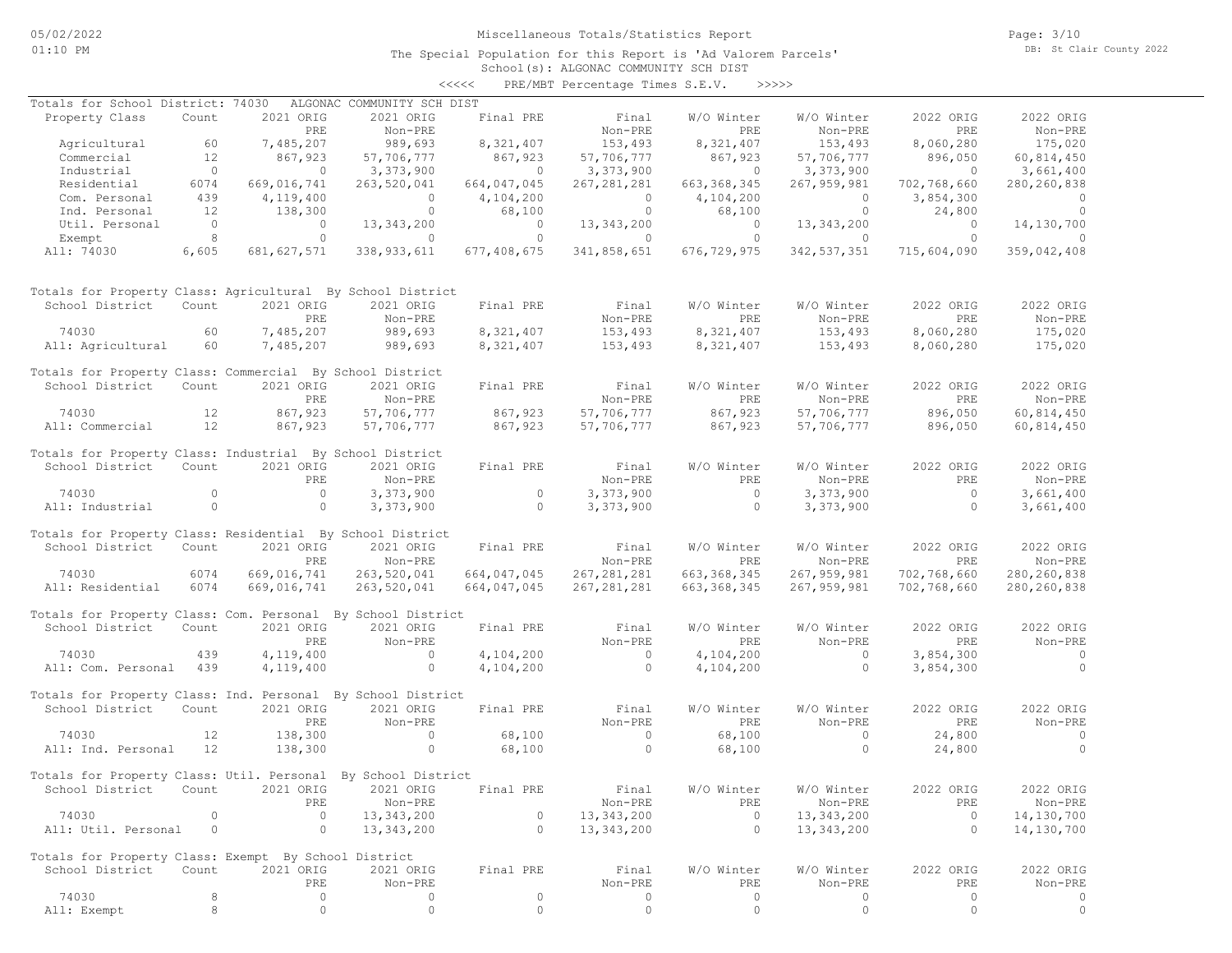05/02/2022 01:10 PM

Miscellaneous Totals/Statistics Report

The Special Population for this Report is 'Ad Valorem Parcels'

Page: 4/10 DB: St Clair County 2022

School(s): ALGONAC COMMUNITY SCH DIST

<<<<< PRE/MBT Percentage Times S.E.V. >>>>>

| Totals             | Count | 2021 ORIG   | 2021 ORIG   | Final PRE   | Final         | W/O Winter  | W/O Winter  | 2022 ORIG   | 2022 ORIG   |
|--------------------|-------|-------------|-------------|-------------|---------------|-------------|-------------|-------------|-------------|
|                    |       | PRE         | Non-PRE     |             | Non-PRE       | PRE         | Non-PRE     | PRE         | Non-PRE     |
| Real               | 6,146 | 677,369,871 | 325,590,411 | 673,236,375 | 328, 515, 451 | 672,557,675 | 329,194,151 | 711,724,990 | 344,911,708 |
| Personal           | 451   | 4,257,700   | 13,343,200  | 4,172,300   | 13,343,200    | 4,172,300   | 13,343,200  | 3,879,100   | 14,130,700  |
| Personal<br>Real & | 6,597 | 681,627,571 | 338,933,611 | 677,408,675 | 341,858,651   | 676,729,975 | 342,537,351 | 715,604,090 | 359,042,408 |
| Exempt             |       |             |             |             |               |             |             |             |             |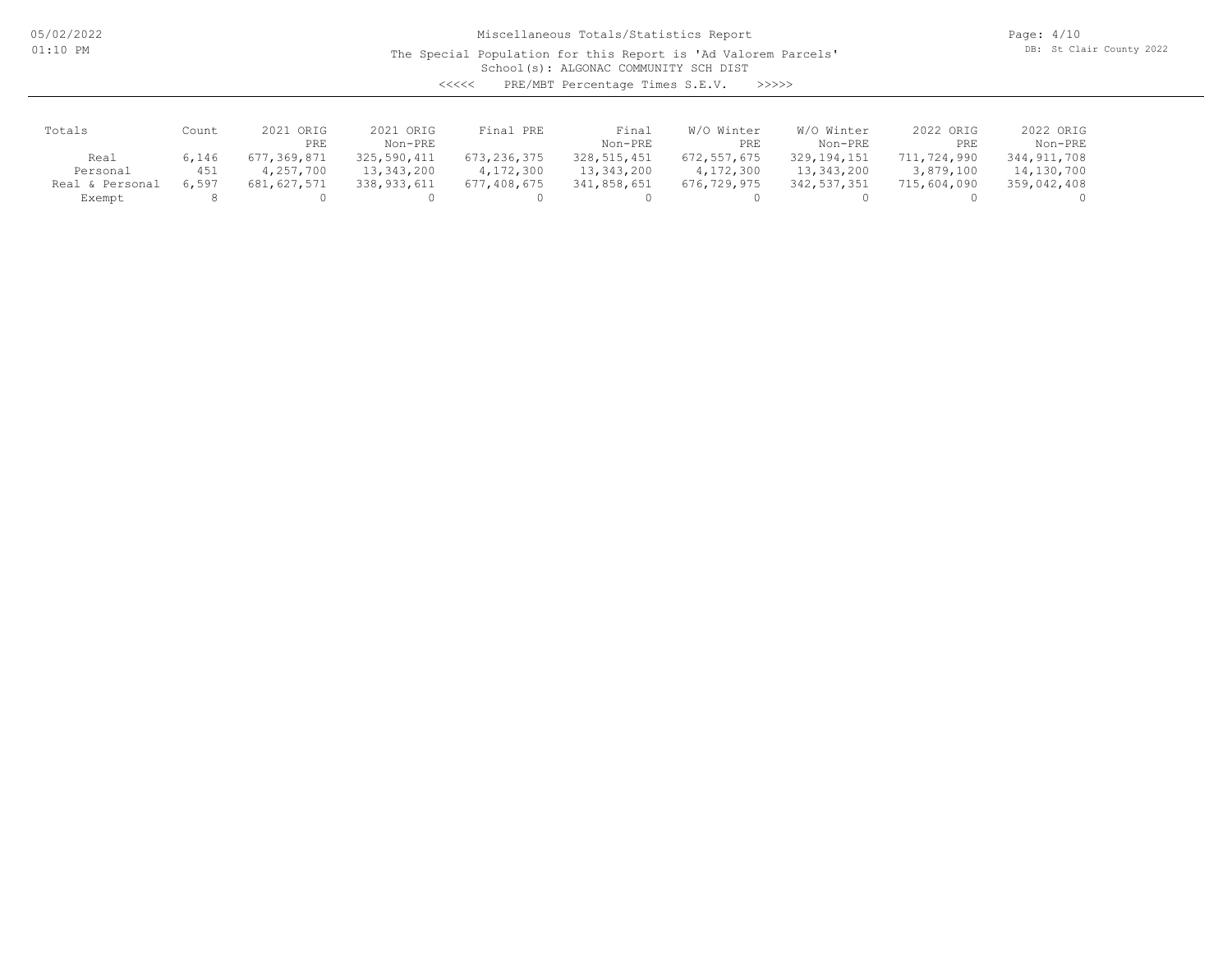The Special Population for this Report is 'Ad Valorem Parcels'

Page: 5/10 DB: St Clair County 2022

### School(s): ALGONAC COMMUNITY SCH DIST <<<<< PRE/MBT Percentage Times Taxable >>>>>

| Totals for School District: 74030                            |                |                | ALGONAC COMMUNITY SCH DIST |                |                |                |                |                |                |
|--------------------------------------------------------------|----------------|----------------|----------------------------|----------------|----------------|----------------|----------------|----------------|----------------|
| Property Class                                               | Count          | 2021 ORIG      | 2021 ORIG                  | Final PRE      | Final          | W/O Winter     | W/O Winter     | 2022 ORIG      | 2022 ORIG      |
|                                                              |                | PRE            | Non-PRE                    |                | Non-PRE        | PRE            | Non-PRE        | PRE            | Non-PRE        |
| Agricultural                                                 | 60             | 5,480,482      | 965,091                    | 5,827,165      | 128,891        | 5,827,165      | 128,891        | 5,993,104      | 136,991        |
| Commercial                                                   | 12             | 599,316        | 44,081,979                 | 599,316        | 44,081,979     | 599,316        | 44,081,979     | 604,620        | 46,140,120     |
| Industrial                                                   | $\overline{0}$ | $\overline{0}$ | 2,703,689                  | $\overline{0}$ | 2,703,689      | $\overline{0}$ | 2,703,689      | $\overline{0}$ | 2,840,274      |
| Residential                                                  | 6074           | 471,539,480    | 183,178,762                | 468, 155, 626  | 185,672,618    | 467,711,887    | 186, 116, 357  | 499,938,643    | 198,432,394    |
| Com. Personal                                                | 439            | 4,119,400      | $\overline{0}$             | 4,104,200      | $\overline{0}$ | 4,104,200      | $\circ$        | 3,854,300      | $\overline{0}$ |
| Ind. Personal                                                | 12             | 138,300        | $\circ$                    | 68,100         | $\circ$        | 68,100         | $\circ$        | 24,800         | $\overline{0}$ |
| Util. Personal                                               | $\overline{0}$ | $\overline{0}$ | 13, 343, 200               | $\overline{0}$ | 13,343,200     | $\overline{0}$ | 13,343,200     | $\overline{0}$ | 14,130,700     |
| Exempt                                                       | 8 <sup>1</sup> | $\circ$        | $\circ$                    | $\circ$        | $\overline{0}$ | $\circ$        | $\overline{0}$ | $\circ$        | $\overline{0}$ |
| All: 74030                                                   | 6605           | 481,876,978    | 244, 272, 721              | 478,754,407    | 245,930,377    | 478,310,668    | 246, 374, 116  | 510, 415, 467  | 261,680,479    |
| Totals for Property Class: Agricultural By School District   |                |                |                            |                |                |                |                |                |                |
| School District                                              | Count          | 2021 ORIG      | 2021 ORIG                  | Final PRE      | Final          | W/O Winter     | W/O Winter     | 2022 ORIG      | 2022 ORIG      |
|                                                              |                | PRE            | Non-PRE                    |                | Non-PRE        | PRE            | Non-PRE        | PRE            | Non-PRE        |
| 74030                                                        | 60             | 5,480,482      | 965,091                    | 5,827,165      | 128,891        | 5,827,165      | 128,891        | 5,993,104      | 136,991        |
| All: Agricultural                                            | 60             | 5,480,482      | 965,091                    | 5,827,165      | 128,891        | 5,827,165      | 128,891        | 5,993,104      | 136,991        |
|                                                              |                |                |                            |                |                |                |                |                |                |
| Totals for Property Class: Commercial By School District     |                |                |                            |                |                |                |                |                |                |
| School District                                              | Count          | 2021 ORIG      | 2021 ORIG                  | Final PRE      | Final          | W/O Winter     | W/O Winter     | 2022 ORIG      | 2022 ORIG      |
|                                                              |                | PRE            | Non-PRE                    |                | Non-PRE        | PRE            | Non-PRE        | PRE            | Non-PRE        |
| 74030                                                        | 12             | 599,316        | 44,081,979                 | 599,316        | 44,081,979     | 599,316        | 44,081,979     | 604,620        | 46,140,120     |
| All: Commercial                                              | 12             | 599,316        | 44,081,979                 | 599,316        | 44,081,979     | 599,316        | 44,081,979     | 604,620        | 46, 140, 120   |
|                                                              |                |                |                            |                |                |                |                |                |                |
| Totals for Property Class: Industrial By School District     |                |                |                            |                |                |                |                |                |                |
| School District                                              | Count          | 2021 ORIG      | 2021 ORIG                  | Final PRE      | Final          | W/O Winter     | W/O Winter     | 2022 ORIG      | 2022 ORIG      |
|                                                              |                | PRE            | Non-PRE                    |                | Non-PRE        | PRE            | Non-PRE        | PRE            | Non-PRE        |
| 74030                                                        | $\Omega$       | $\overline{0}$ | 2,703,689                  | $\circ$        | 2,703,689      | $\overline{0}$ | 2,703,689      | $\overline{0}$ | 2,840,274      |
| All: Industrial                                              | $\circ$        | $\circ$        | 2,703,689                  | $\sim$ 0       | 2,703,689      | $\overline{0}$ | 2,703,689      | $\circ$        | 2,840,274      |
|                                                              |                |                |                            |                |                |                |                |                |                |
| Totals for Property Class: Residential By School District    |                |                |                            |                |                |                |                |                |                |
| School District                                              | Count          | 2021 ORIG      | 2021 ORIG                  | Final PRE      | Final          | W/O Winter     | W/O Winter     | 2022 ORIG      | 2022 ORIG      |
|                                                              |                | PRE            | Non-PRE                    |                | Non-PRE        | PRE            | Non-PRE        | PRE            | Non-PRE        |
| 74030                                                        | 6074           | 471,539,480    | 183,178,762                | 468,155,626    | 185,672,618    | 467,711,887    | 186, 116, 357  | 499,938,643    | 198, 432, 394  |
| All: Residential                                             | 6074           | 471,539,480    | 183, 178, 762              | 468, 155, 626  | 185,672,618    | 467,711,887    | 186, 116, 357  | 499,938,643    | 198,432,394    |
|                                                              |                |                |                            |                |                |                |                |                |                |
| Totals for Property Class: Com. Personal By School District  |                |                |                            |                |                |                |                |                |                |
| School District                                              | Count          | 2021 ORIG      | 2021 ORIG                  | Final PRE      | Final          | W/O Winter     | W/O Winter     | 2022 ORIG      | 2022 ORIG      |
|                                                              |                | PRE            | Non-PRE                    |                | Non-PRE        | PRE            | Non-PRE        | PRE            | Non-PRE        |
| 74030                                                        | 439            | 4,119,400      | $\sim$ 0                   | 4,104,200      | $\sim$ 0       | 4,104,200      | $\circ$        | 3,854,300      | $\sim$ 0       |
| All: Com. Personal 439                                       |                | 4,119,400      | $\circ$                    | 4,104,200      | $\circ$        | 4,104,200      | $\circ$        | 3,854,300      | $\circ$        |
|                                                              |                |                |                            |                |                |                |                |                |                |
| Totals for Property Class: Ind. Personal By School District  |                |                |                            |                |                |                |                |                |                |
| School District                                              | Count          | 2021 ORIG      | 2021 ORIG                  | Final PRE      | Final          | W/O Winter     | W/O Winter     | 2022 ORIG      | 2022 ORIG      |
|                                                              |                | PRE            | Non-PRE                    |                | Non-PRE        | PRE            | Non-PRE        | PRE            | Non-PRE        |
| 74030                                                        | 12             | 138,300        | $\circ$                    | 68,100         | $\circ$        | 68,100         | $\circ$        | 24,800         | $\circ$        |
| All: Ind. Personal                                           | 12             | 138,300        | $\circ$                    | 68,100         | $\circ$        | 68,100         | $\circ$        | 24,800         | $\circ$        |
|                                                              |                |                |                            |                |                |                |                |                |                |
| Totals for Property Class: Util. Personal By School District |                |                |                            |                |                |                |                |                |                |
| School District Count 2021 ORIG 2021 ORIG Final PRE          |                |                |                            |                | Final          | W/O Winter     | W/O Winter     | 2022 ORIG      | 2022 ORIG      |
|                                                              |                | PRE            | Non-PRE                    |                | Non-PRE        | PRE            | Non-PRE        | PRE            | Non-PRE        |
| 74030                                                        | 0              | $\circ$        | 13,343,200                 | $\circ$        | 13,343,200     | $\overline{0}$ | 13,343,200     | $\overline{0}$ | 14,130,700     |
| All: Util. Personal                                          | $\overline{0}$ | $\circ$        | 13,343,200                 | $\circ$        | 13,343,200     | $\circ$        | 13,343,200     | $\circ$        | 14,130,700     |
|                                                              |                |                |                            |                |                |                |                |                |                |
| Totals for Property Class: Exempt By School District         |                |                |                            |                |                |                |                |                |                |
| School District                                              | Count          | 2021 ORIG      | 2021 ORIG                  | Final PRE      | Final          | W/O Winter     | W/O Winter     | 2022 ORIG      | 2022 ORIG      |
|                                                              |                | PRE            | Non-PRE                    |                | Non-PRE        | PRE            | Non-PRE        | PRE            | Non-PRE        |
| 74030                                                        | 8              | $\circ$        | 0                          | $\circ$        | 0              | $\circ$        | 0              | $\circ$        | 0              |
| All: Exempt                                                  | 8              | $\circ$        | $\circ$                    | $\circ$        | $\circ$        | $\circ$        | $\circ$        | 0              | $\circ$        |
|                                                              |                |                |                            |                |                |                |                |                |                |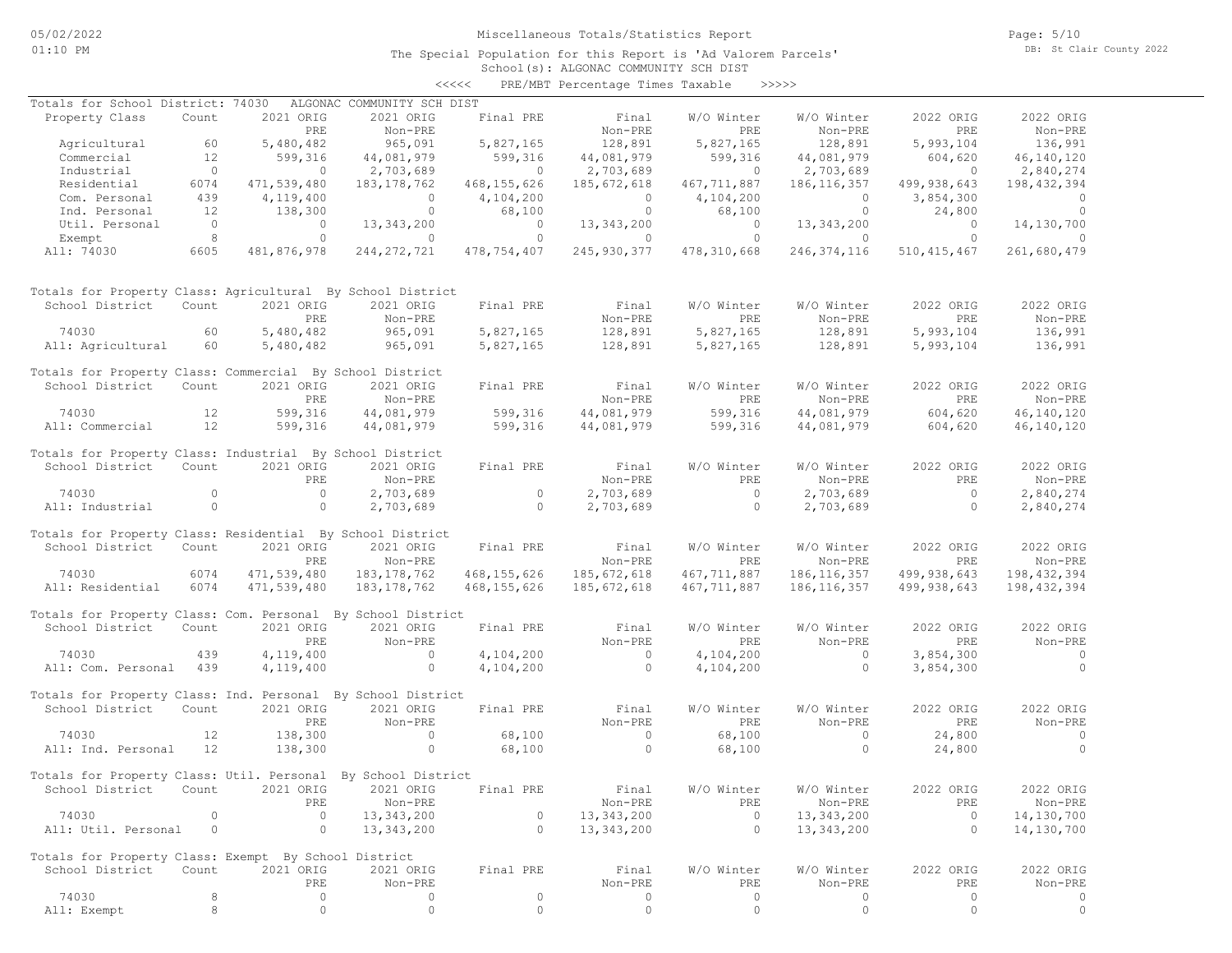05/02/2022 01:10 PM

Miscellaneous Totals/Statistics Report

The Special Population for this Report is 'Ad Valorem Parcels'

Page: 6/10 DB: St Clair County 2022

School(s): ALGONAC COMMUNITY SCH DIST

<<<<< PRE/MBT Percentage Times Taxable >>>>>

| Totals          | Count | 2021 ORIG   | 2021 ORIG     | Final PRE   | Final       | W/O Winter  | W/O Winter  | 2022 ORIG   | 2022 ORIG   |
|-----------------|-------|-------------|---------------|-------------|-------------|-------------|-------------|-------------|-------------|
|                 |       | PRE         | Non-PRE       |             | Non-PRE     | PRE         | Non-PRE     | PRE         | Non-PRE     |
| Real            | 6,146 | 477,619,278 | 230, 929, 521 | 474,582,107 | 232,587,177 | 474,138,368 | 233,030,916 | 506,536,367 | 247,549,779 |
| Personal        | 451   | 4,257,700   | 13,343,200    | 4,172,300   | 13,343,200  | 4,172,300   | 13,343,200  | 3,879,100   | 14,130,700  |
| Real & Personal | 6,597 | 481,876,978 | 244, 272, 721 | 478,754,407 | 245,930,377 | 478,310,668 | 246,374,116 | 510,415,467 | 261,680,479 |
| Exempt          |       |             |               |             |             |             |             |             |             |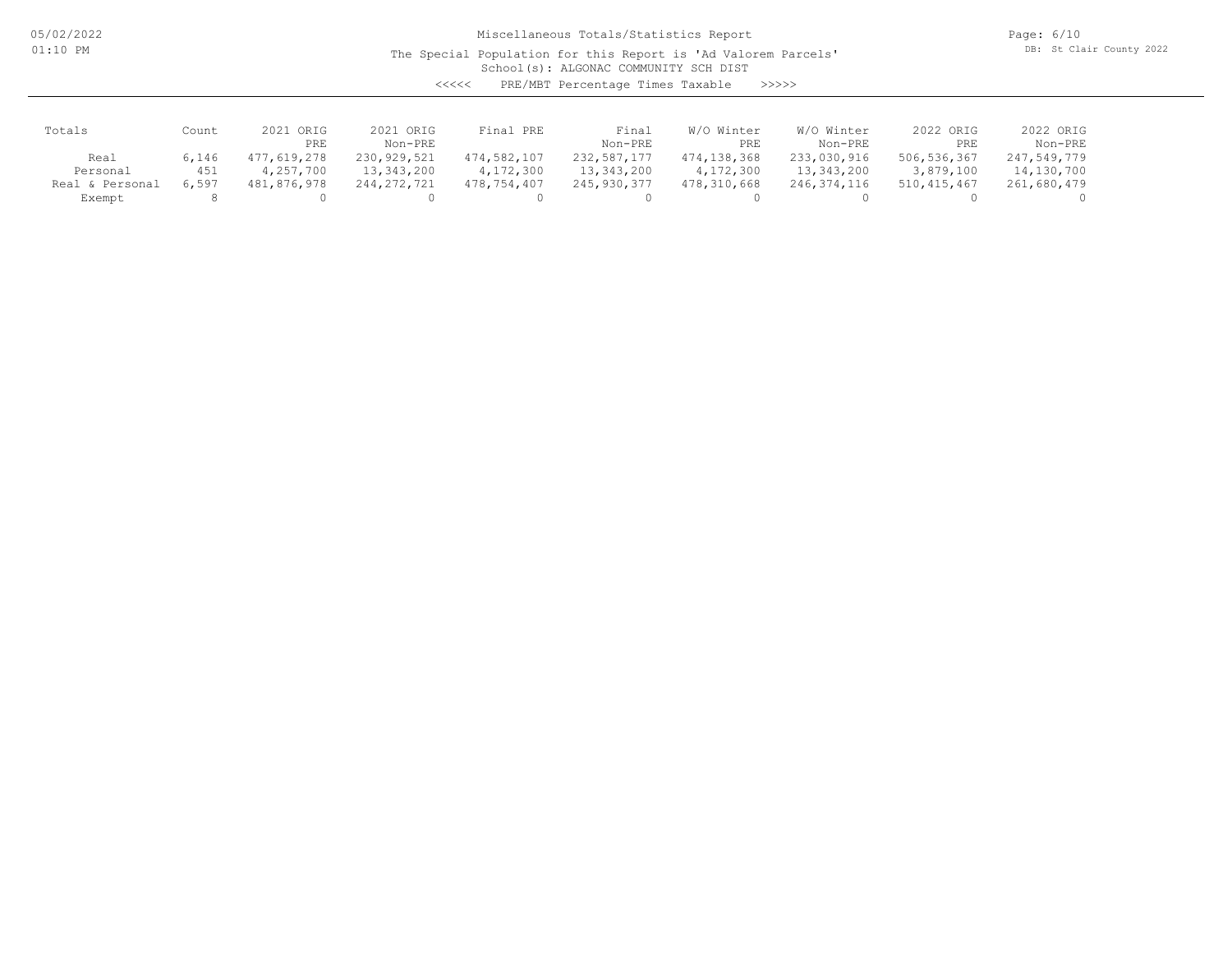\*\*\*\*\* DDA/LDFA Totals \*\*\*\*\*

|          |       | Base       | Current    | Current    | Current    | Final      | Final        | Final      |
|----------|-------|------------|------------|------------|------------|------------|--------------|------------|
| DDA/LDFA | Count | Value      | Assessed   | Taxable    | Captured   | Assessed   | Taxable      | Captured   |
| TIFA # 1 | 343   | 8,879,022  | 15,326,700 | 12,259,866 | 732,157    | 14,267,400 | 11,887,084   | 344,655    |
|          | 270   |            | 632,100    | 632,100    |            | 739,500    | 739,500      |            |
| DDA NO.  | 695   | 16,752,203 | 51,664,200 | 38,766,806 | 22,014,603 | 49,548,759 | 37, 116, 535 | 20,364,332 |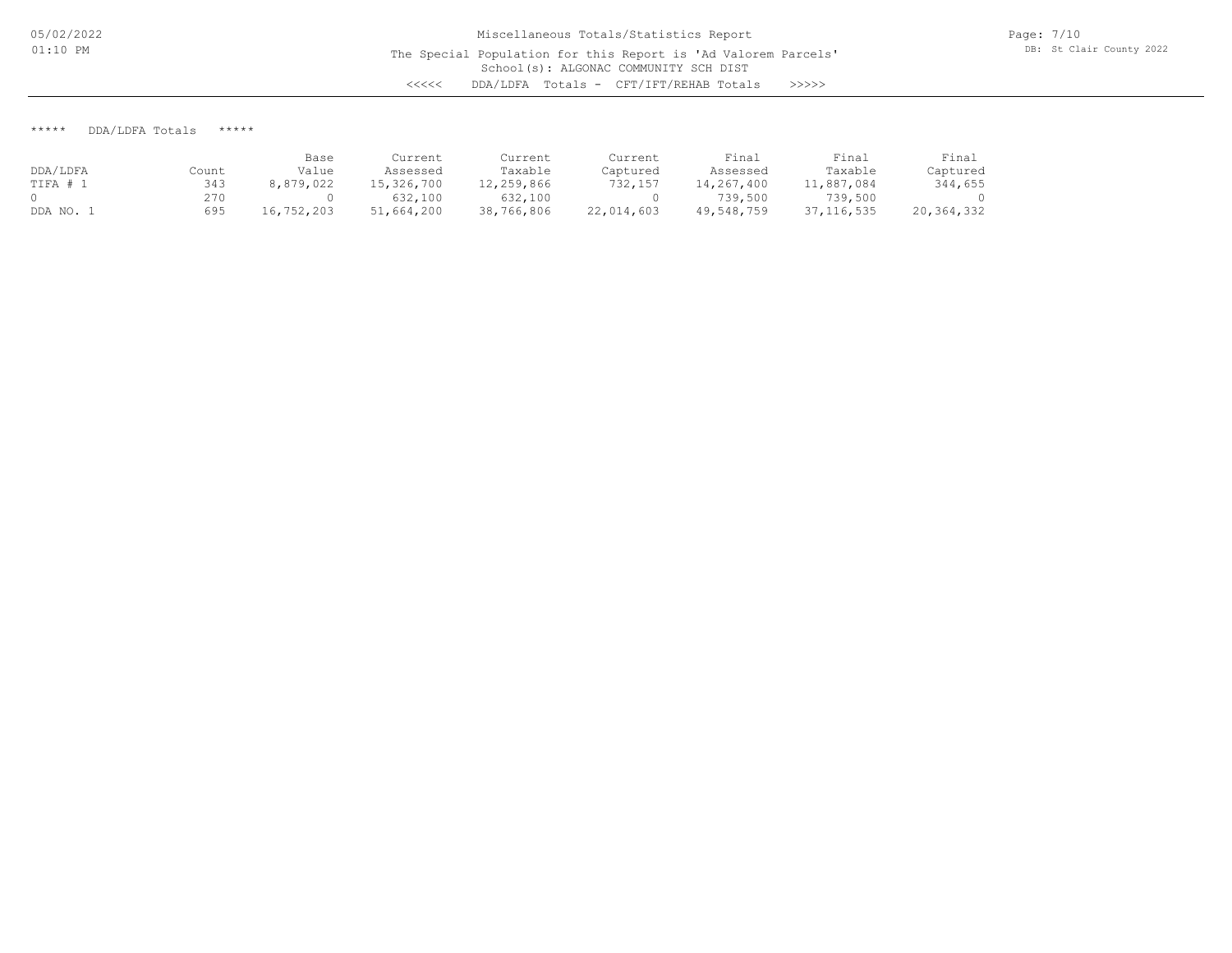\*\*\*\*\* DDA/LDFA Totals \*\*\*\*\*

|           |       | Base       | Current    | Current    | Current    | Final      | Final        | Final      |
|-----------|-------|------------|------------|------------|------------|------------|--------------|------------|
| DDA/LDFA  | Count | Value      | Assessed   | Taxable    | Captured   | Assessed   | Taxable      | Captured   |
| TIFA #    | 343   | 8,879,022  | 15,326,700 | 12,259,866 | 732,157    | 14,267,400 | 11,887,084   | 344,655    |
|           | 270   |            | 632,100    | 632,100    |            | 739,500    | 739,500      |            |
| DDA NO. . | 695   | 16,752,203 | 51,664,200 | 38,766,806 | 22,014,603 | 49,548,759 | 37, 116, 535 | 20,364,332 |

\*\*\*\*\* Special Act Totals \*\*\*\*\*

|                                     |                 | Count | SEV Value | Taxable Value |
|-------------------------------------|-----------------|-------|-----------|---------------|
| PA 494/204 - Developmental Property | Real            |       | 144900    | 142244        |
| PA 494/204 - Developmental Property | Personal        |       |           |               |
| PA 494/204 - Developmental Property | Real & Personal |       | 144900    | 142244        |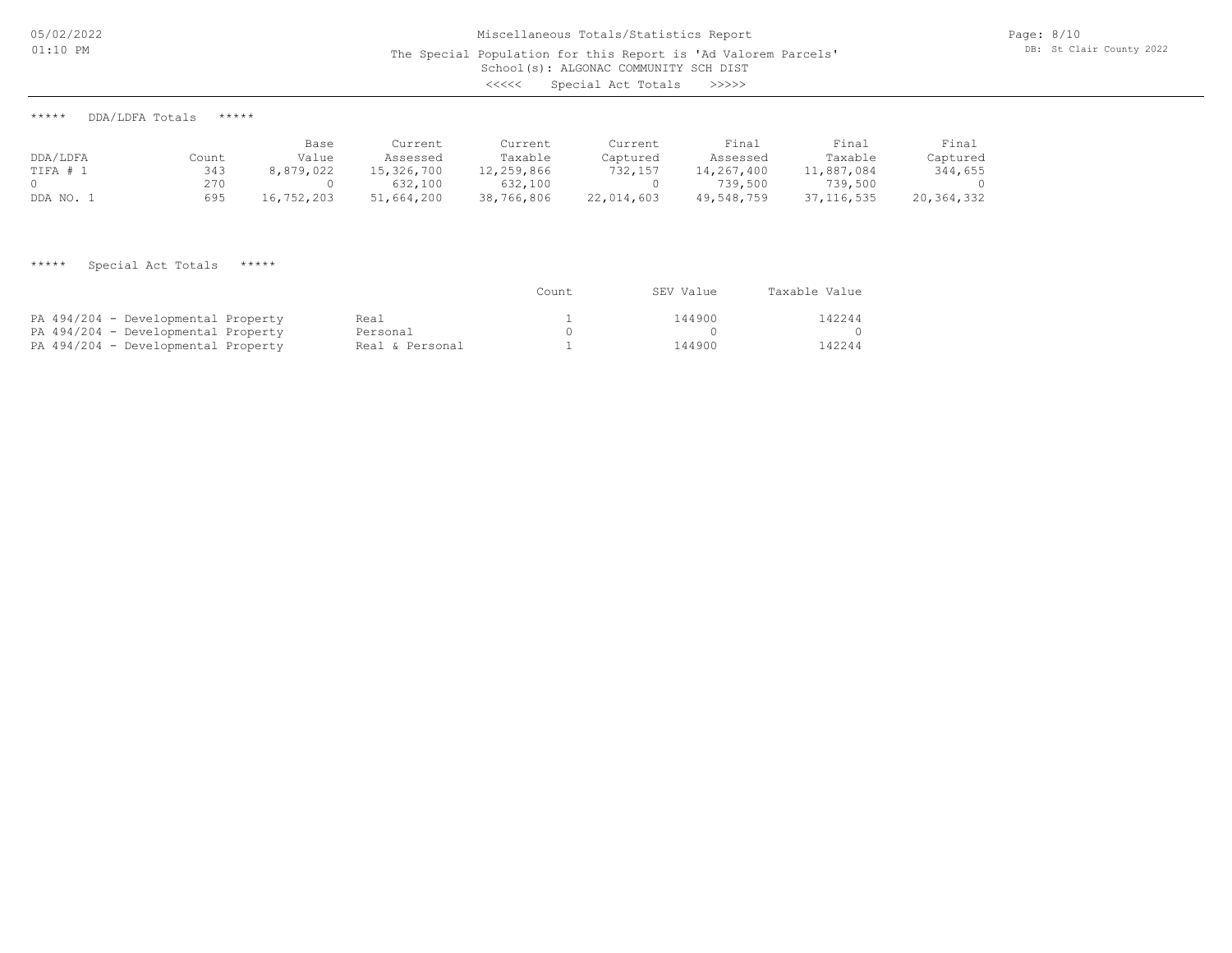### School(s): ALGONAC COMMUNITY SCH DIST The Special Population for this Report is 'Ad Valorem Parcels'

Page: 9/10 DB: St Clair County 2022

<<<<< Top 20 Statistics >>>>>

| ***** Top 20 S.E.V.s *****                            |                      |            |                                     |  |  |                                          |                                                                                  |
|-------------------------------------------------------|----------------------|------------|-------------------------------------|--|--|------------------------------------------|----------------------------------------------------------------------------------|
| 14-999-0043-000                                       | DTE ELECTRIC COMPANY |            |                                     |  |  | \$<br>\$                                 | 5,000,400                                                                        |
| 14-847-0002-000                                       | THE OLD CLUB         |            |                                     |  |  |                                          | 4,089,600                                                                        |
| 14-999-0107-000                                       | SEMCO ENERGY GAS CO  |            |                                     |  |  | \$                                       | 2,486,200                                                                        |
| 14-100-0001-000                                       | S MARINA LLC         |            |                                     |  |  | \$                                       | 2,142,700                                                                        |
| 23-999-0034-000                                       | DTE ELECTRIC COMPANY |            |                                     |  |  | $\boldsymbol{\mathsf{S}}$                | 2,069,000                                                                        |
| $01 - 999 - 0280 - 000$                               | DTE ELECTRIC COMPANY |            |                                     |  |  | \$                                       | 1,747,700                                                                        |
| 14-442-0095-000                                       | ALGONAC CENTER LLC   |            |                                     |  |  | \$                                       | 1,614,100                                                                        |
| 14-847-0519-001                                       |                      |            | ABRAMS THOMAS L/KIMBERLY A          |  |  | \$                                       | 1,332,200                                                                        |
| 14-217-0010-001                                       |                      |            | 8862 COLONY DRIVE TRUST             |  |  | \$                                       | 1,318,500                                                                        |
| 14-217-0053-001                                       |                      |            | PIZZIMENTI GERALD/MIRIAM            |  |  | \$                                       | 1,228,100                                                                        |
| 23-640-0096-000                                       |                      |            | ALL STATE MARINA MANAGEMENT LLC     |  |  | \$                                       | 1,203,700                                                                        |
| $14 - 640 - 0002 - 000$                               |                      |            | EMERALD CITY HARBOR INC             |  |  | \$                                       | 1,189,000                                                                        |
| 14-847-0202-001                                       |                      |            | MANCHESTER HARSENS ISLAND LLC       |  |  | \$                                       | 1,143,000                                                                        |
| $01 - 999 - 0670 - 000$                               | SEMCO ENERGY INC     |            |                                     |  |  | \$                                       | 1,092,500                                                                        |
| 14-847-0540-000                                       |                      |            | STONEBACK H NEAL/LILLIAN            |  |  | \$                                       | 1,017,400                                                                        |
| 01-127-0001-300                                       | ALGONAC HARBOUR INC  |            |                                     |  |  | \$                                       | 988,500                                                                          |
| 14-703-0001-051                                       |                      |            | MANIACI JOSEPH/MARY JANE            |  |  | 0, 0, 0, 0, 0,                           | 968,700                                                                          |
| 14-847-0552-001                                       | STIELER PAUL M/DIANE |            |                                     |  |  |                                          | 967,600                                                                          |
| $14 - 618 - 0018 - 000$                               |                      |            | WIECZOREK DALE TRUST                |  |  |                                          | 950,900                                                                          |
| $14 - 847 - 0144 - 000$                               |                      |            | CHARTIER M TODD, CHARTIER HEIDI ANN |  |  |                                          | 945,400                                                                          |
|                                                       |                      |            |                                     |  |  |                                          |                                                                                  |
| ***** Top 20 Taxable Values *****                     |                      |            |                                     |  |  |                                          |                                                                                  |
| 14-999-0043-000                                       | DTE ELECTRIC COMPANY |            |                                     |  |  | \$                                       | 5,000,400                                                                        |
| 14-847-0002-000                                       | THE OLD CLUB         |            |                                     |  |  | \$                                       | 2,532,403                                                                        |
| 14-999-0107-000                                       | SEMCO ENERGY GAS CO  |            |                                     |  |  | \$                                       | 2,486,200                                                                        |
| 23-999-0034-000                                       | DTE ELECTRIC COMPANY |            |                                     |  |  | \$                                       | 2,069,000                                                                        |
| $01 - 999 - 0280 - 000$                               | DTE ELECTRIC COMPANY |            |                                     |  |  | $\boldsymbol{\dot{\varsigma}}$           | 1,747,700                                                                        |
| 14-442-0095-000                                       | ALGONAC CENTER LLC   |            |                                     |  |  | \$                                       | 1,614,100                                                                        |
| 14-100-0001-000                                       | S MARINA LLC         |            |                                     |  |  | \$                                       | 1,598,259                                                                        |
| 23-640-0096-000                                       |                      |            | ALL STATE MARINA MANAGEMENT LLC     |  |  | \$                                       | 1,159,711                                                                        |
| 14-847-0519-001                                       |                      |            | ABRAMS THOMAS L/KIMBERLY A          |  |  | \$                                       | 1,103,808                                                                        |
| 14-217-0010-001                                       | 8862 COLONY DRIVE    |            | TRUST                               |  |  | \$                                       | 1,093,940                                                                        |
| $01 - 999 - 0670 - 000$                               | SEMCO ENERGY INC     |            |                                     |  |  | \$                                       | 1,092,500                                                                        |
| 14-217-0053-001                                       |                      |            | PIZZIMENTI GERALD/MIRIAM            |  |  | \$                                       | 00 , ۔ ۔ ۔<br>946, 628<br>925                                                    |
| 14-640-0002-000                                       |                      |            | EMERALD CITY HARBOR INC             |  |  | \$                                       |                                                                                  |
| 14-847-0202-001                                       |                      |            | MANCHESTER HARSENS ISLAND LLC       |  |  | \$                                       | 828,486                                                                          |
| $01 - 127 - 0001 - 300$                               | ALGONAC HARBOUR INC  |            |                                     |  |  | $\ddot{\mathsf{S}}$                      | 810,207                                                                          |
| $01 - 009 - 3006 - 000$                               |                      |            | ALGONAC MANOR APARTMENTS LLC        |  |  | \$                                       | 763,077                                                                          |
| 14-999-1040-001                                       | THE KROGER CO        |            |                                     |  |  | $\boldsymbol{\dot{\varsigma}}$           | 659,500                                                                          |
| $14 - 847 - 0540 - 000$                               |                      |            | STONEBACK H NEAL/LILLIAN            |  |  | \$                                       | 656,627                                                                          |
| $14 - 847 - 0144 - 000$                               |                      |            | CHARTIER M TODD, CHARTIER HEIDI ANN |  |  | \$                                       | 656,100                                                                          |
| 14-999-0050-100                                       | COMCAST OF MI IV LLC |            |                                     |  |  | \$                                       | 650,800                                                                          |
|                                                       |                      |            |                                     |  |  |                                          |                                                                                  |
|                                                       |                      |            |                                     |  |  |                                          |                                                                                  |
| ***** Top 20 Owners by Taxable Value *****            |                      |            |                                     |  |  |                                          |                                                                                  |
| DTE ELECTRIC COMPANY                                  |                      | has        |                                     |  |  |                                          | $9,436,300$ Taxable Value in 4 Parcel(s)                                         |
| THE OLD CLUB                                          |                      | has        |                                     |  |  |                                          | 2,938,878 Taxable Value in 8 Parcel(s)                                           |
| SEMCO ENERGY GAS CO                                   |                      | has        |                                     |  |  |                                          | $2,491,243$ Taxable Value in 2 Parcel(s)                                         |
| S MARINA LLC                                          |                      | has        |                                     |  |  |                                          | $1,863,159$ Taxable Value in 2 Parcel(s)                                         |
| ALL STATE MARINA MANAGEMENT LLC                       | has                  |            |                                     |  |  | $1,679,002$ Taxable Value in 8 Parcel(s) |                                                                                  |
| ALGONAC CENTER LLC                                    | has                  |            |                                     |  |  | $1,614,100$ Taxable Value in 1 Parcel(s) |                                                                                  |
| SEMCO ENERGY INC                                      | has<br>has           |            |                                     |  |  |                                          | 1,571,800 Taxable Value in 2 Parcel(s)                                           |
| ABRAMS THOMAS L/KIMBERLY A<br>8862 COLONY DRIVE TRUST |                      |            |                                     |  |  |                                          | 1,103,808 Taxable Value in 1 Parcel(s)                                           |
| has<br>MANCHESTER HARSENS ISLAND LLC                  |                      |            |                                     |  |  |                                          | 1,093,940 Taxable Value in 1 Parcel(s)<br>1,039,099 Taxable Value in 3 Parcel(s) |
| WW MICHIGAN PROPERTY VENTURES LLC                     |                      | has<br>has |                                     |  |  |                                          | 963, 378 Taxable Value in 8 Parcel(s)                                            |
|                                                       |                      |            |                                     |  |  |                                          |                                                                                  |

EMERALD CITY HARBOR INC has 925,953 Taxable Value in 1 Parcel(s) PIZZIMENTI GERALD/MIRIAM has 946,628 Taxable Value in 1 Parcel(s)